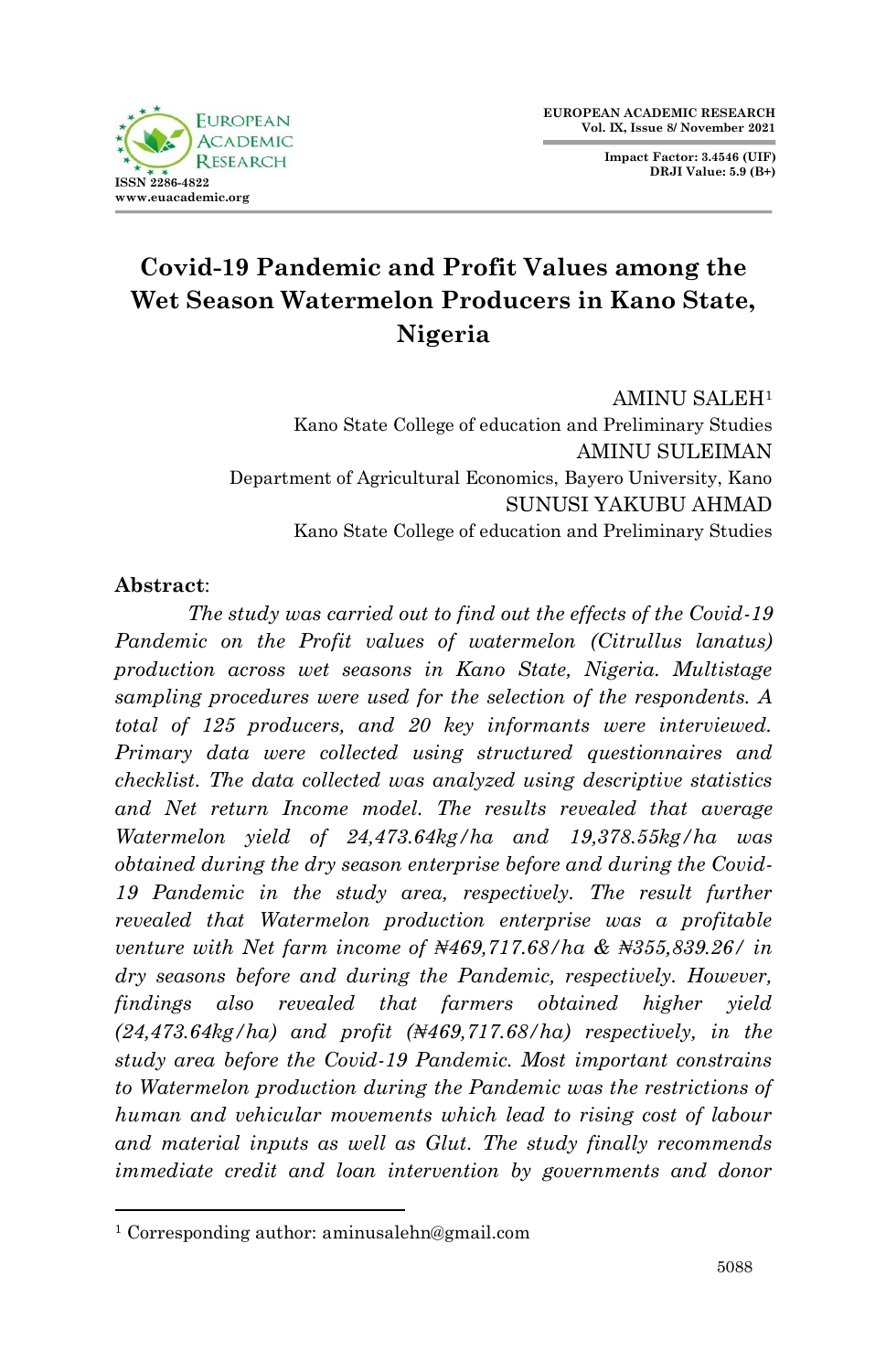*agencies as well as the establishment of processing firms, to address the flight of the farmers* 

**Keywords**: Covid-19 Pandemic, Watermelon, Costs, Profit, Kano*.*

### **1. INTRODUCTION**

Over the years, farmers in Nigeria have been actively engaged in the production of some cash crops like cocoa, rubber, palm kernel, cotton and ground nut for export as their means of livelihood. However, this trend has gradually changed after independence of the country form the British Government in 1960. Farmers thereafter have the liberty to produce crops of their own choice. This is particularly common in northern Nigeria where farmers shift to the production of cereals like maize, guinea corn, rice, and some vegetable crops like tomato, pepper and onions on which they have comparative advantage over their counterparts in the south. Recently, another fruit vegetable, 'watermelon' has gain acceptance among small scale farmers in the region. Watermelon (*Citrullus lanatu*s) is an important horticultural crop, mostly known for its sweet and juicy fruit, grown in warm climates all over the world (Robinson and Decker-Walters, 1997; Jeffrey, 2011, Harry et al, 2015). Several studies have discussed on the controversy relating to the origin of watermelon. However, the Sahel region in North Africa and the Kalahari desert in Southern Africa where many wild species of the crop are found are believed to be the major centers of origin (Wasylikowa & vander Voseen, 2004). The production and distribution of the crop, therefore started from Africa and thereafter speared to other continents like Asia and Europe since 961 AD and later to United states in 17th century (Wehner, 2008). It is ereported that the global production of the crop has increased by 89.9 million mega grams (FAO, 2012). Similarly, production of watermelon in African nations has been intensified in both dry, low altitudes as well as the equatorial regions (De Lannoy, 2001). In Nigeria, cultivation and production of watermelon has upsurge significantly in the last decades with higher production in Sahel, Sudan and Guinea regions of country (NIHORT, 2016). Watermelon consist 92 percent of water and 8 percent sugar. It also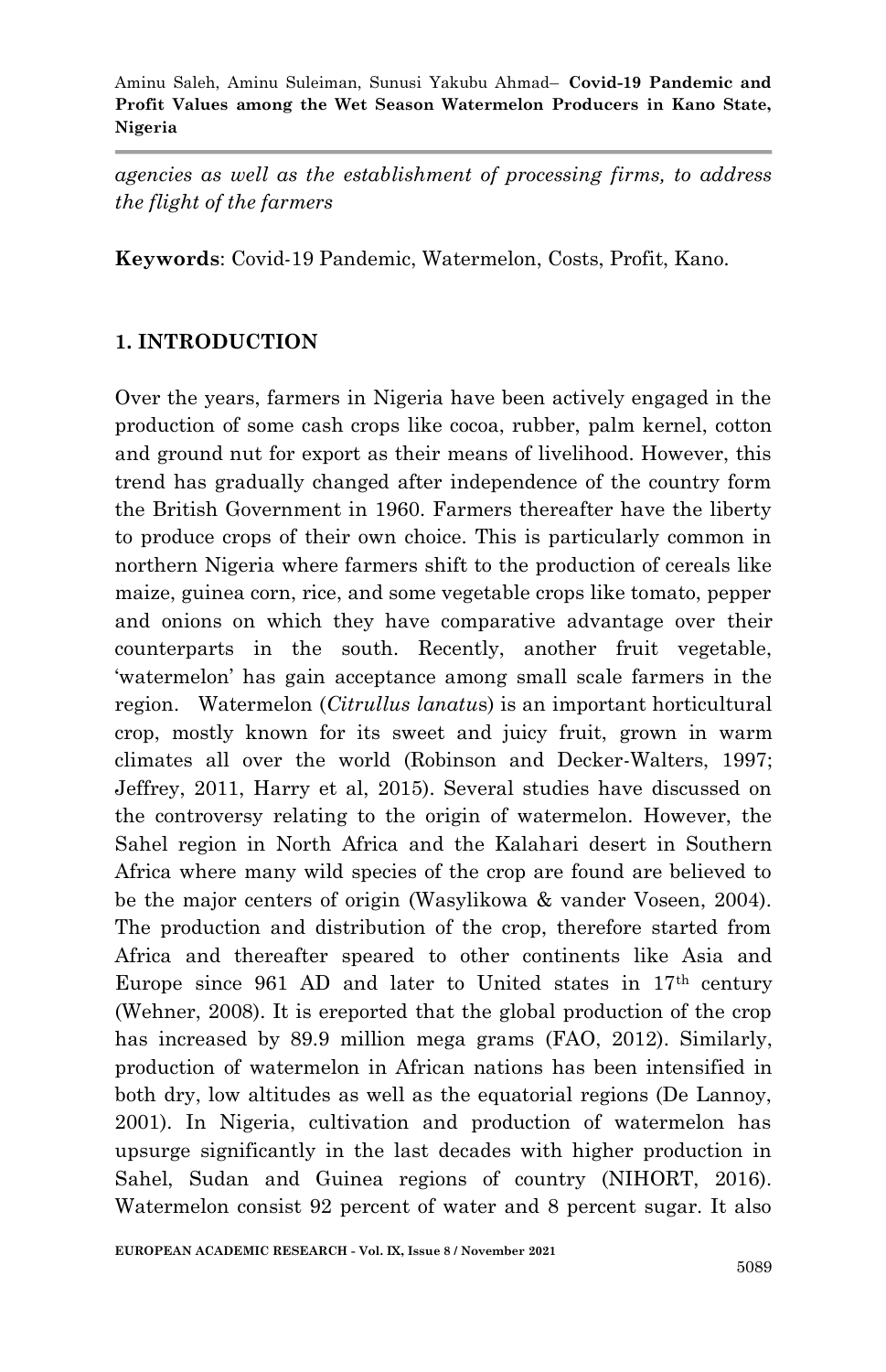has higher content of lycopene and antioxidant. Juice products and oil rich Vitamin D from the seeds are among its benefits. Similarly, the crop produces energy, clean human organs, Vitamin C, Vitamin B, and mineral content include proteins, zinc, iron, magnesium as well as calcium (Ignjatovic, 2005; HonCod, 2008; Kim, 2008). According to Saleh (2012) Watermelon production in Northern Nigeria Particularly North west and North Eastern parts of the country has over the years gradually became a viable enterprise providing small scale farmers in the region with alternative commercial crop successfully competing with already over plugged fruits and vegetables like Tomatoes, Onions, and Peppers etc. that are being produced in the area. This provides the teeming population with not only a means of livelihood but also the required micro nutrients deficient in the diet of the people of the region as reported by FOA (2012).

Studies revealed that watermelon production has gain acceptance among smallholder producers in Kano States due to its huge economic potentials as a profit giving enterprises which is facilitated by the availability of irrigation facilities across the state. The high demand of the commodity from across the country and beyond makes farmers in the area to extend the production of the fruit to cover both dry and wet seasons, thereby ensuring all year round production and supply of the commodity (Muhammad, 2014, Saleh, 2012 & Saleh 2021). However, preliminary survey suggests that watermelon production in the study area under both irrigation (dry season) and rain-fed (wet season) systems poses similar and also varied problems. Producers have serious concerns over fluctuations in volume and value of output from both dry and wet season production. Variations in the amount and prices of inputs used for both wet and dry season production of watermelon leads to differences in efficiency, costs, returns and quality of the watermelon produced. These differences could also vary across locations. Glut and low prices of the commodity is apparently another serious source of concern to producers. Managing production of a vegetable crop such as watermelon requires detailed and accurate information on the most profitable production system (irrigation or rain-fed) combination(s) of inputs and glut handling. This information is not common among watermelon producers in the study area. Other researchers have looked at production of watermelon in a general manner as in the case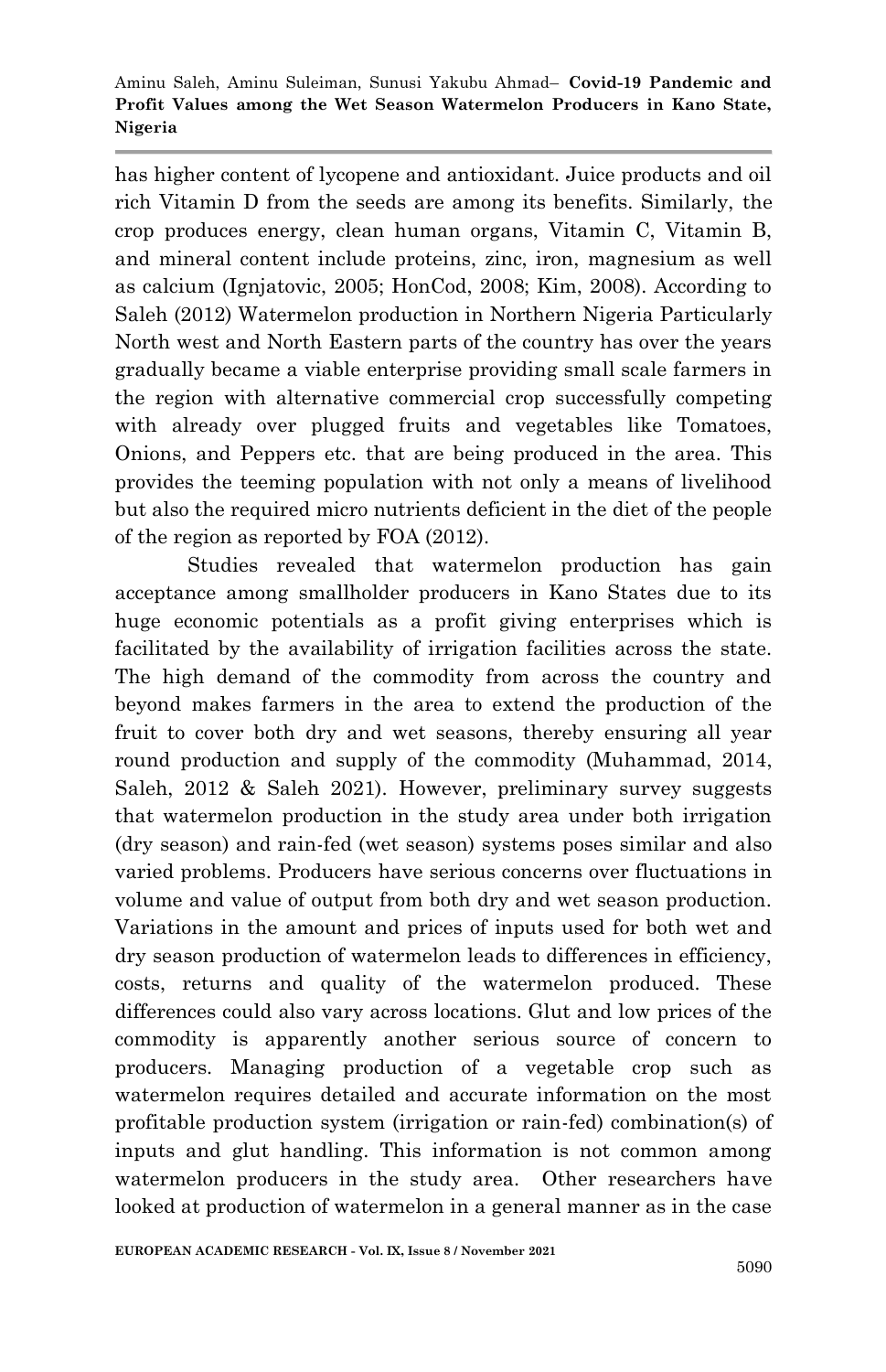of value chain analysis (Saleh, 2012 & Saleh, 2021), resource use and profitability analysis under separate production systems (irrigation or wet season). An integrated study to look at both irrigated and rain-fed production across locations with demand and supply relationship is an important gap that needs to be filled. Interestingly, production and marketing constitute a continuum hence lack of development in one retards progress in the other (Abba 2009). Hence the study examines the effect of Covid-19 Pandemic on the Profitability of dry season watermelon production in Kano state.

## **2. REVIEW OF LITERATURE**

The linkage among agricultural output (fruits and vegetables) and COVID-19 pandemic have analyze in the literature. For instance, Farias and Araújo (2020) examine the influence of COVID-19 pandemic on fruits and vegetables prices in Brazil. The estimated outcome reveals that COVID-19 pandemic deteriorates agricultural products prices. Similarly, Chaudhary and Kumar (2020) studied the effect of COVID-19 pandemic on agricultural production in India. The result illustrates that COVID-19 pandemic negatively influence agricultural output and reduce contribution of agricultural sector. Ridley and Devadoss (2021) argued that fruits and vegetables production is negatively affected by COVID-19 pandemic in USA. Rasul (2021) investigates the influence of COVID-19 pandemic on agricultural production and food supply in Asia. The study outcome illustrates that COVID-19 pandemic reduce agricultural output production and food supply. Moreover, Ali and Khan (2021) examines the influence of COVID-19 pandemic on agricultural product prices in India. The outcome shows that COVID-19 pandemic deteriorates agricultural product prices especially fruits and vegetables. Several studies have examines the link among COVID-19 pandemic and agricultural output. However, the influence of COVID-19 pandemic on watermelon production specifically in Northern Nigerian has not been analyzed. Hence, the study examines the influence of COVID-19 pandemic on profits of watermelon famers in Kano state.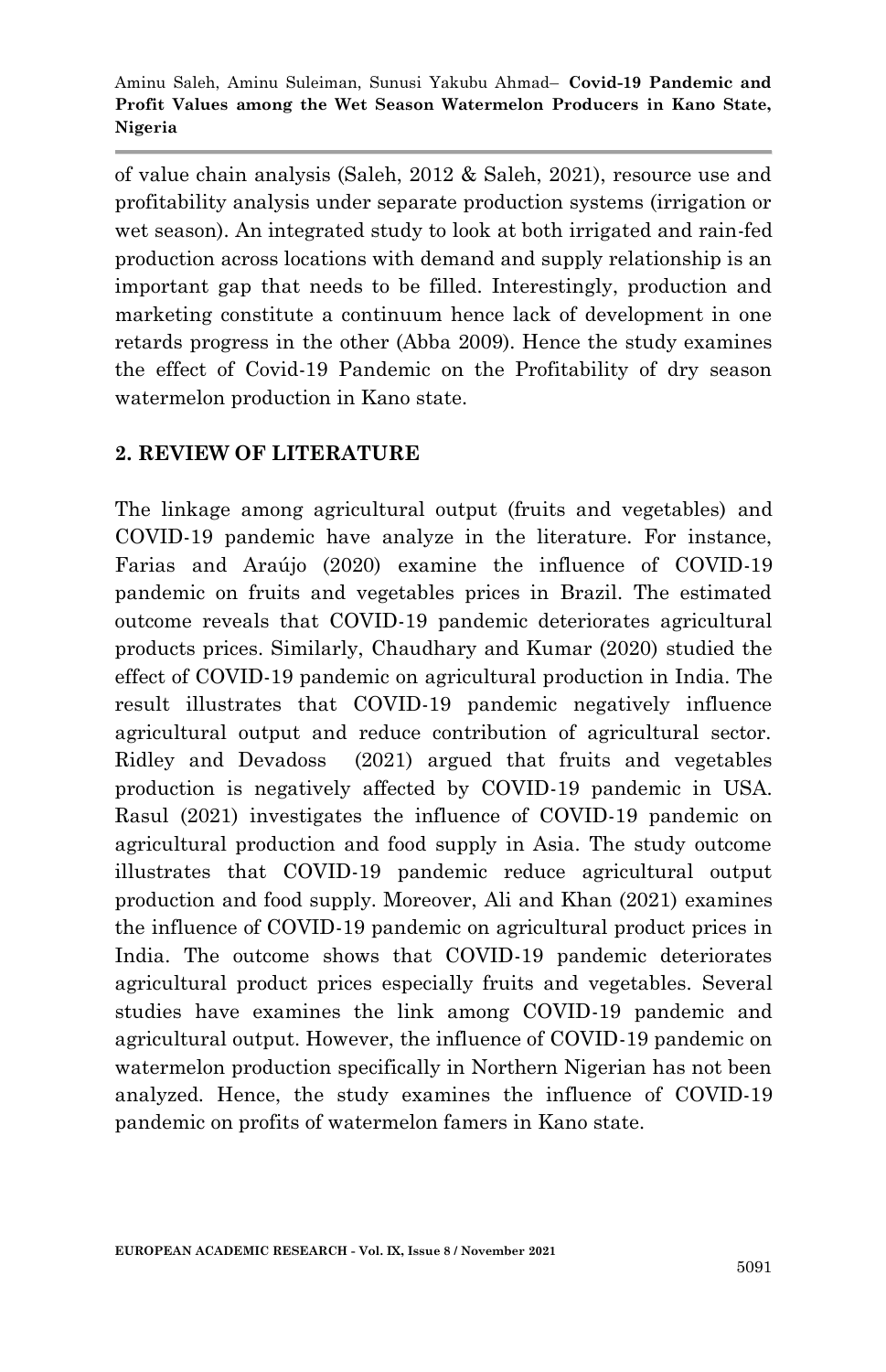## **3.1 Methodology**

#### **3.2 Study area**

The study was conducted in the North-West zone of Nigeria, specifically targeting Kano. All the state fall under the Sudan Savannah agro-ecological zone of the country.



**Figure 1: Map of Nigeria showing Kano State.**

### **3.3 Sampling procedure**

Multistage sampling technique was employed in the selection of the producers for the study. In the first stage, Kano state was selected purposively as a result of the high concentration of watermelon producers in the state. The second stage involved the selection of production clusters according to the concentration of the Watermelon farmers in the State; specifically, Bunkure, Kura and Garum-malam Local Government areas were selected. These Local Government areas were selected because of the prevalence of the wet and dry season watermelon production in the areas which was facilitated by the presence of Irrigation facilities in the area. In the third stage, a total of 125 producers will be selected from the list of 358 farmers obtained from the Water Users Association (WUA) in Kano and Jigawa States. (at a 95% level of confidence)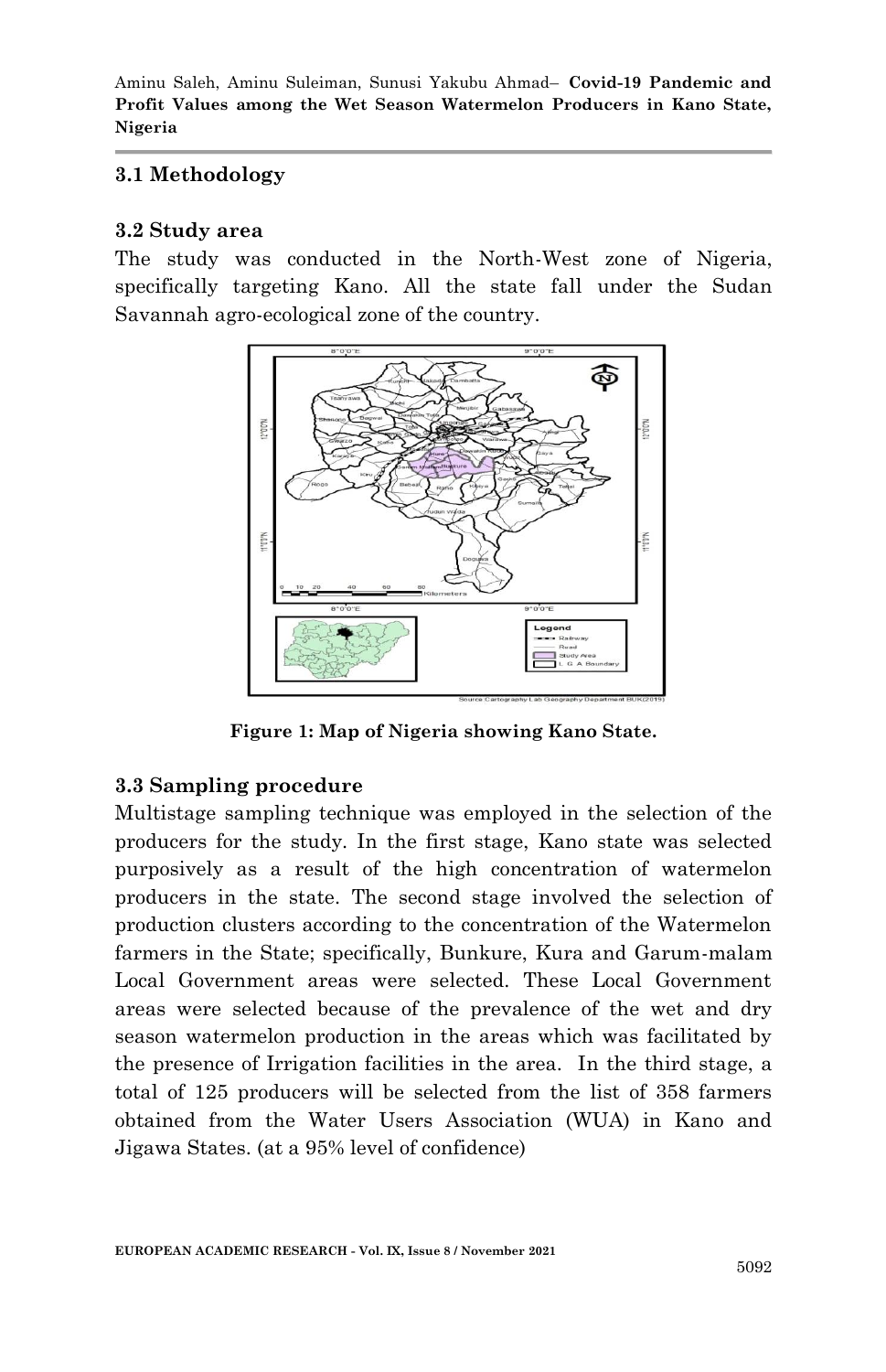This will be determined using the formula:

$$
X = Z^{(c_{100})^2}r(100-r)
$$

$$
N = {}^{Nx}/((N-1)E^2 + x)
$$

$$
E = \text{Sqrt}[^{(N-n)x/_{n(N-1)}]}
$$

the sample size *n* and margin of error *E* are given by Where *N* is the population size,

 $n =$  the sample size

 $r =$  the fraction of responses that you are interested in,

And  $Z(c/100)$  = the critical value for the confidence level c.

125 samples size was used in the study locations based on proportions of wet and dry season watermelon farmers in the selected production clusters. Microsoft Excel program will be used to randomize lists of producers to enable random sampling (Table1).

This study recognizes that the estimates of population parameters from a large sample (n>30) are satisfactory estimates of the true population (Koutsoyiannis, 2003). Based on this, the study utilized large sample size  $(n > 30)$  but not so large beyond the capabilities of resource available to conduct the study.

| <b>Production Cluster</b> | Dry Season            |             |  |
|---------------------------|-----------------------|-------------|--|
|                           | <b>Sampling Frame</b> | Sample size |  |
| Kano:                     |                       |             |  |
| Bunkure                   | 148                   | 84          |  |
| Kura                      | 59                    | 24          |  |
| Garum-malam               | 46                    | 17          |  |
| Total                     | 253                   | 125         |  |

**Table 1: Sample size of the watermelon Producers**

Source (water users association)

In addition, a total of 20 key informant producers of the commodity were identified across the state for qualitative interview to further augment the data on the effects of Covid-19 Pandemic profitability of watermelon production in the area.

### **3.4 Method of data collection**

Structured questionnaire was administered by trained enumerators to obtain primary data from dry and wet season watermelon producers across the state during the 2020 and 2021 growing seasons. Data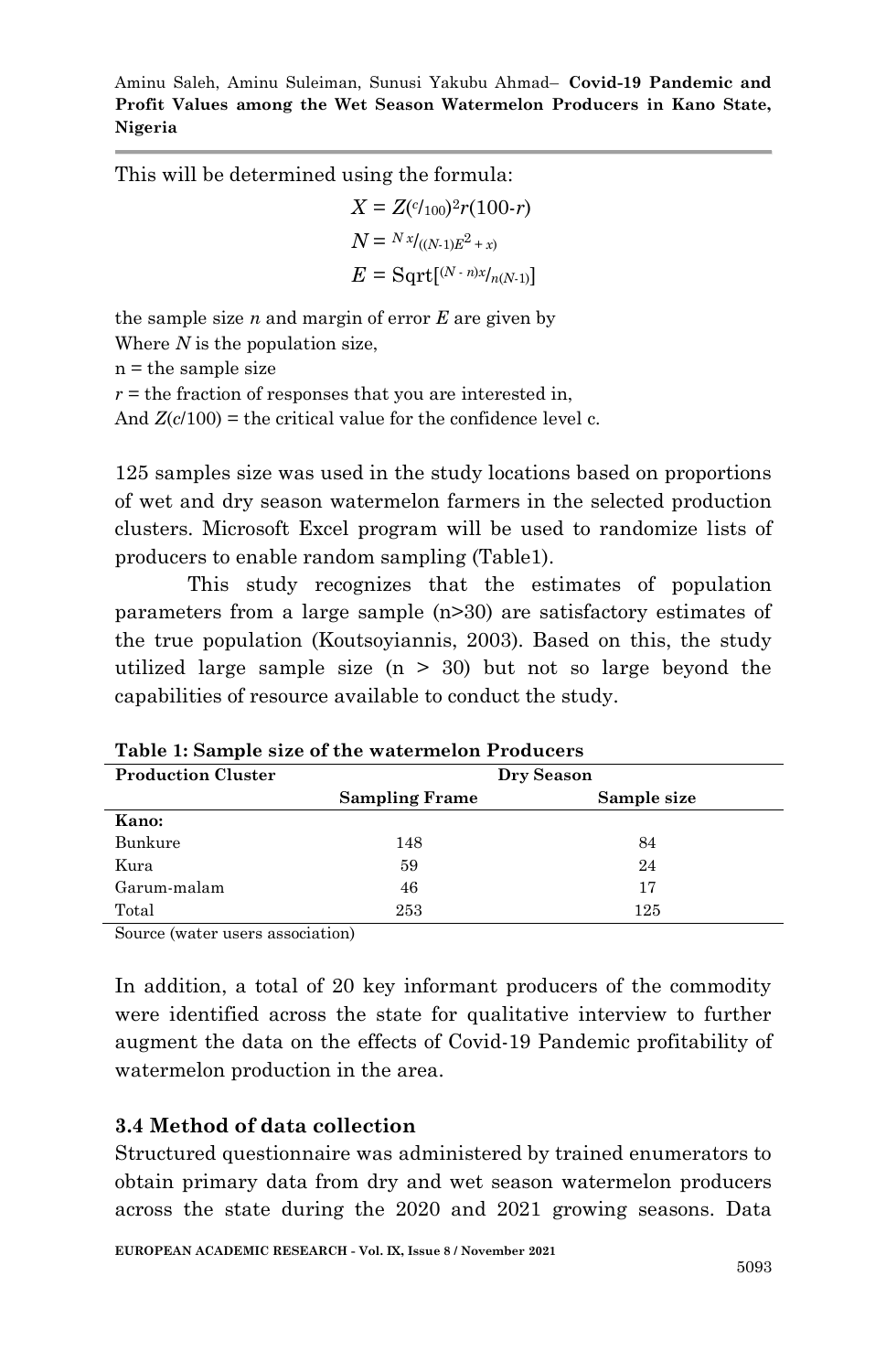collected covered information on the socio-economic characteristics of the watermelon producers such as age, sex, marital status, household size, educational status, years of experience in the enterprise, extension contact, and access to credit and membership of cooperative societies etc. Data on production inputs including quantities of seeds, fertilizer, chemicals, irrigation water (for dry season enterprise) as well as quantity of labour used by the farmers for both dry and wet season enterprises will all be captured for analysis.

#### **3.5 Analytical technique**

The Net Farm Income (NFI) was utilized to evaluate the profitability of both Dry and wet seasons Watermelon producers. Net Farm Income measure returns to naira invested in the enterprise, according to Sanni and Ogundipe (2003) and Balogun *et al*., (2006). NFI is the income generated from the enterprise, which can be drawn without affecting the future rate of production operation. It measures returns to unpaid factor inputs such as family labour. NFI is expressed as follows:

$$
NFID = GFI - TVC + TFC
$$
 (1)

Where:

 $NFI<sub>D</sub>$  = Net income from dry season watermelon production  $(N)$ .

 $GFI = Value of total Watermelon output (H)$ 

 $TVC = Total variable cost of watermelon production ( $\vec{H}$ ) expressed as:$ 

$$
\sum_{i=1}^{n} P_{i.} X_{.j} = (P_{x1} X_1 + P_{x2} X_2 + P_{n} X_{n})
$$
\n(2)

Where,

 $P_{X1}$ = Rental value of farmland dedicated to watermelon ( $\angle$ ) H(Ha)  $X_{1}$ = Size of farmland dedicated to watermelon production (Ha)  $P_{X2}$ = Unit cost of seed used in Watermelon production ( $\mathbb{N}/\text{kg}$ )  $X_{2}$ = Quantity of seed used in watermelon production (kg/ha)  $P_{X3}$ = Unit cost of fertilizer used in watermelon production ( $\mathbb{N}/\mathrm{kg}$ )  $X_{3}$ = Quantity of fertilizer used in watermelon production (kg/ha)  $P_{X4}$ = Unit cost of herbicide used in watermelon production ( $\mathbb{N}/$ litre) X4= Quantity of herbicide used in watermelon production (litre/ha)  $P_{X5}$ = Unit cost of pesticide used in watermelon production ( $\mathbb{N}/$ litre) X5= Quantity of herbicide used in watermelon production (litre/ha)  $P_{X6=}$  Unit cost of labour used in watermelon production  $(\mathbb{N}/\text{man-} \text{ day})$  $X_{6}$ = Amount of labour utilized in watermelon production (man-day)  $P_{X7}=$  Unit cost of Irrigation water used in watermelon production  $(\sqrt{d}/d\text{a}y)$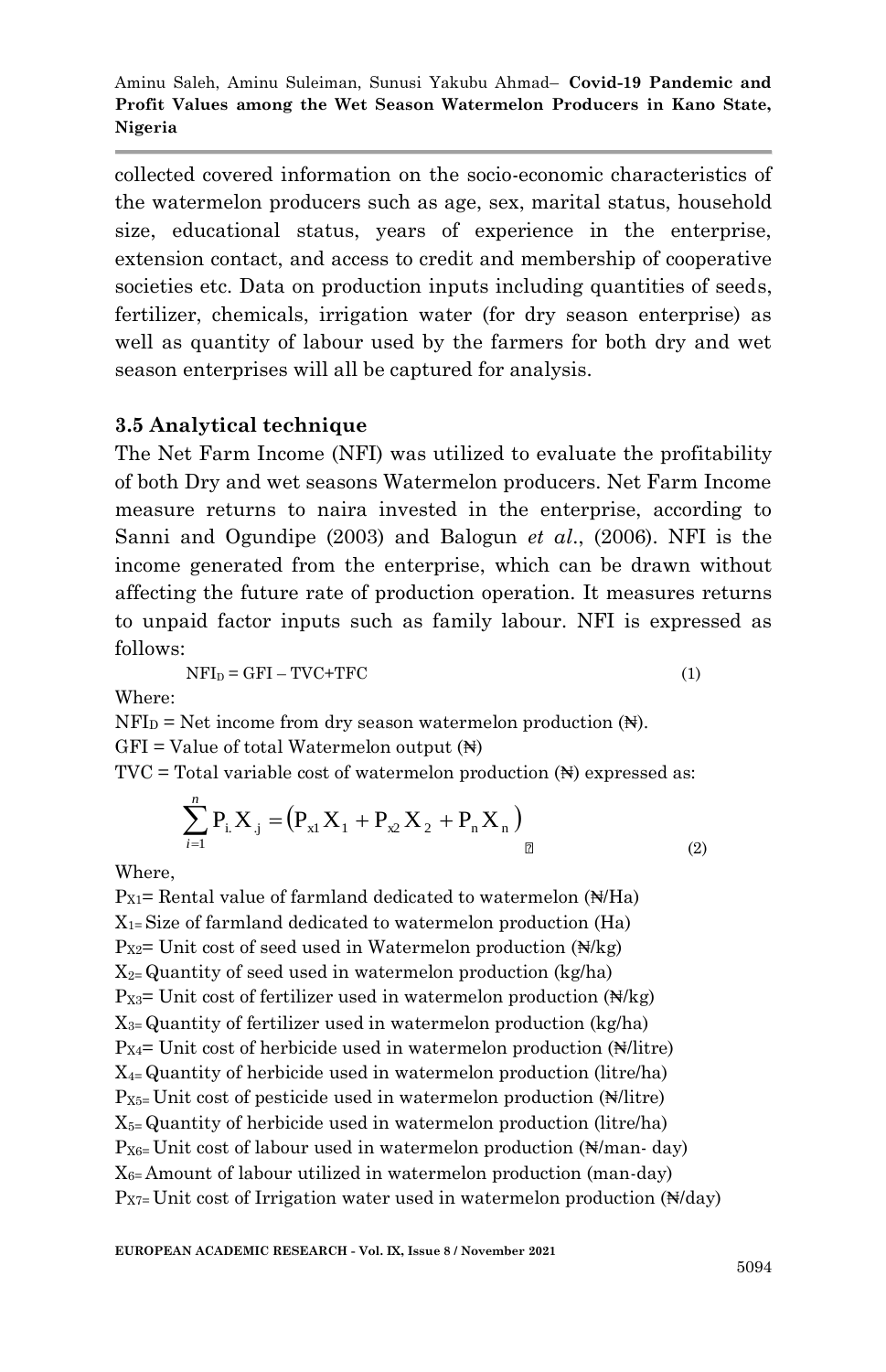$X_{7}$ = Amount of Irrigation water utilized in watermelon production (litres/day) TFC= Depreciated value of equipment used in watermelon production.

The depreciation method used is the straight-line method where equal periodic charges are estimated over the calculated life span of the asset. This method was used because of uniform annual charges. It is expressed as:

$$
D = \frac{P - S}{N}
$$

(3)

Where;

 $D = Depreciation on production asset$  $P =$  Original cost of production assets  $N =$  Number of years of production asset's life. S = Salvage value of the asset.

### **4. RESULT**

### **Profit analysis of the Watermelon producers**

The results of the profitability analysis (Table 1) presents the costs and returns associated with dry season's watermelon production before and during the Covid-19 pandemic in the study area. Generally, revealed that, the variable cost components alone constitute 69% and 77% of the total cost of production before and during the Covid-19 pandemic, respectively. Among the variable components, cost of labour alone took up to 51% & 55% before and during the Pandemic respectively. This implied that variable cost components constitute the major production cost in the watermelon production enterprise dry the season. The result is in agreement with the findings of Adeoye *et al.* (2011) in Oyo State, Saleh (2012) and Muhammad (2014) in Kano State.

The result further revealed that the enterprise is a labour intensive venture as the costs of labour across the study area constituted over 50% of the total variable costs before and during the Pandemic. In general, the result also shows that the total variable costs (TVC) was higher than the total fix costs (TFC) during the season. Since labour was the major cost component among the TVC, its higher value may be as a result of the high demand for labour and hence higher prices in the season because of competing needs from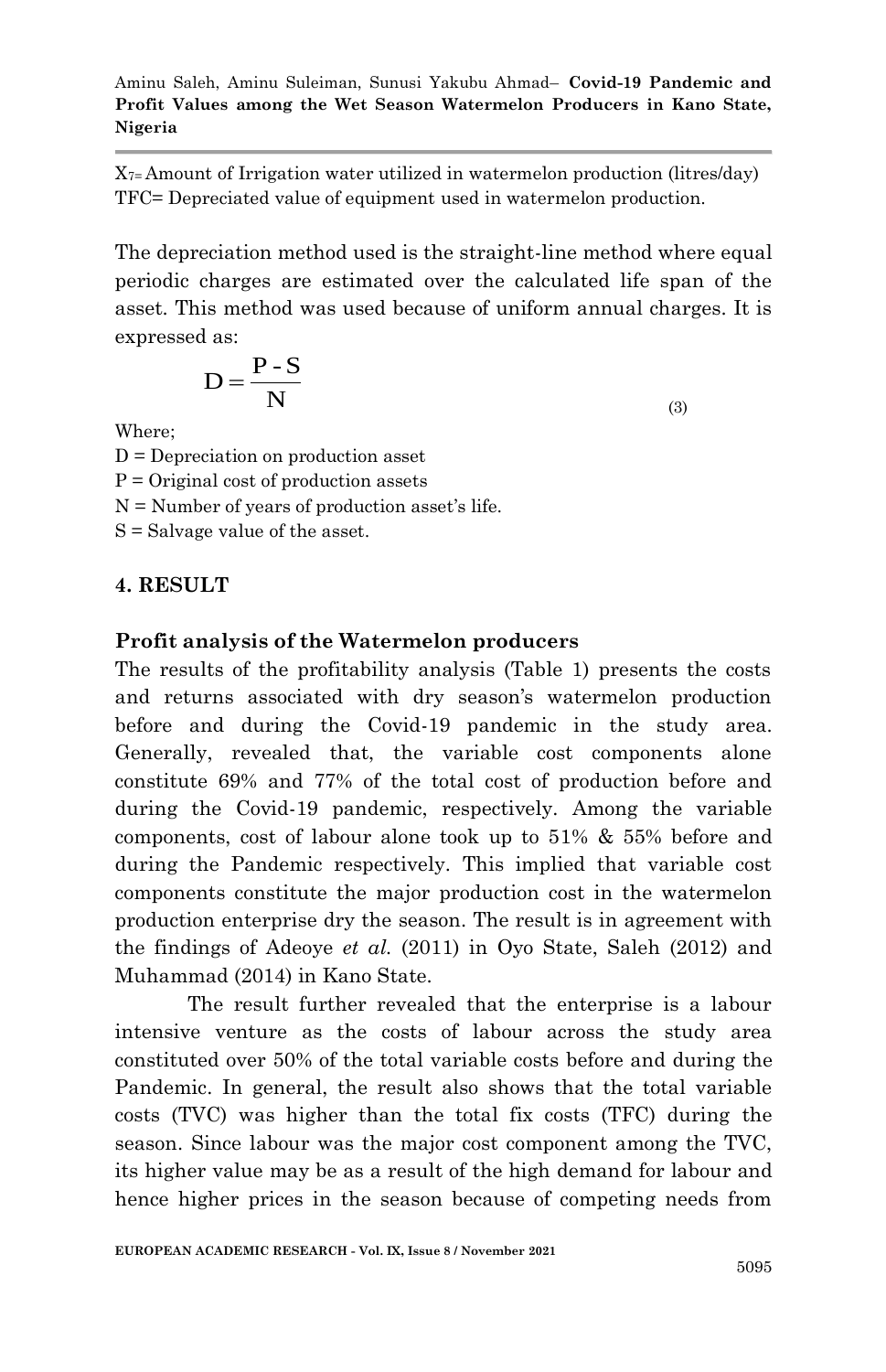other crops as a result of the lockdown and associated restrictions and protocols of the Pandemic. This is in agreement with the findings of Adeoye *et al.* (2011) in Oyo State, Saleh (2012) and Muhammad (2014) in Kano State. The total yield obtained in the season before and during the Pandemic was estimated at 24,473.64kg and 19,378.55 kg respectively. This revealed that there was a decrease in yield of the Watermelon by 21% as a result of the Pandemic and subsequent luck down in the study area. This also implied that the restrictions during the lockdown lead to the decrease in yield of Watermelon as a result some difficulties experienced by the farmers in terms of timely acquisition and rising costs of material inputs like seeds which increase by 33%, Agro-chemicals (30%) and labour (25%) as indicated in the cost components. This result conforms with the *a priori* expectations and opinion of the key informants during the period of the survey, that lower watermelon yield will be obtained during the Pandemic and its associated human and vehicular restrictions which lead to difficulties in access to and rising costs of inputs resulting in delay and untimely farm operations. The results also revealed that the average net farm income for the dry season enterprise was ₦469,717.68 /ha and ₦355,839.26 /ha before and during the Pandemic, respectively. This means that watermelon farmers in the state realized profit, and that higher profit to the tune of  $\text{N113,878.42 }$  has was realized before the advent of the Covid-19 over that obtained during the Pandemic. In addition, this further implied that the profit level of the watermelon farmers has been reduced by 24% in the study area as a result of the Covid-19 Pandemic. The finding closely agrees with the findings of Adeoye et al. (2011) who reported a net margin of ₦288,448.96 k/ha in Oyo State and Saleh (2012 & 2021) also reported a net income ₦321,654.43 k/ha but strongly disagrees with that of Baba *et el*. (2014) who reported a comparatively meager amount of ₦30,946 k/ha in Kebbi State.

Furthermore, this monetary loss by the farmers as a result of the Pandemic is more pronounced when an aggregate loss for several hectares is considered. For example since farmers loose an average of ₦113,878.42 /ha (representing 24%) of their profit as a result of the Pandemic in dry season, it implies that when 100ha are to be considered, farmers in the area must have lost a whooping sum of ₦11,387,842 of their capital investment in only100 ha of Watermelon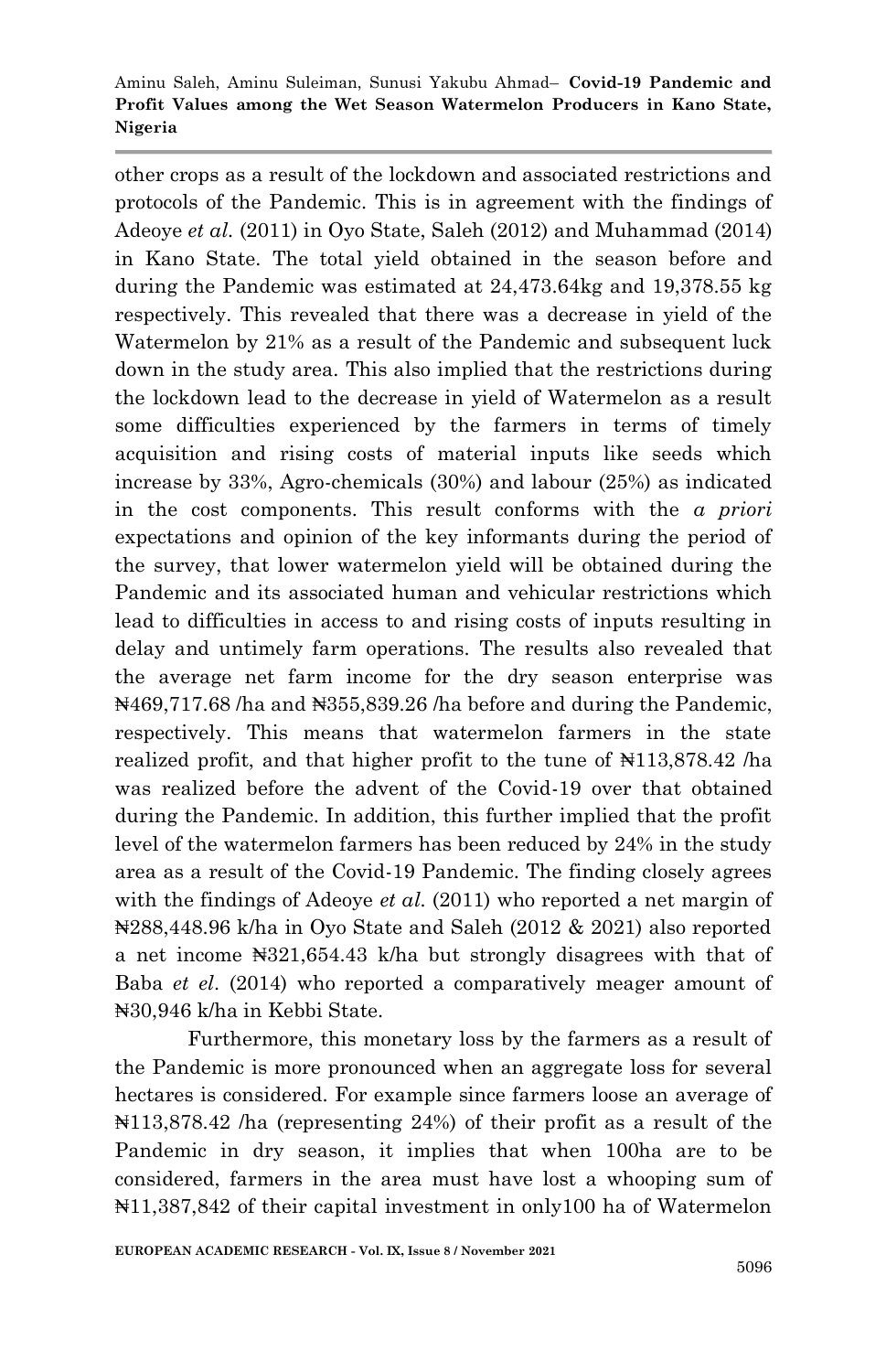.The effect of this loss is likely to be more severe when other vegetable crops that are more perishable like Tomatoes, Pepper, and Onions are considered. Beside, this quantum of money that was lost by the farmers in form of profit is greatly required for re- investment in the production of other crops including the staple crops like rice, maize and guinea corn thereby posing serious danger to their production in the next coming year.

| Variable                |          | Before Covid-19 | During Covid-19 | % Change |
|-------------------------|----------|-----------------|-----------------|----------|
|                         | Quantity | Price/N         | Price/N         |          |
| Seeds                   | 0.67     | 16,188.44       | 21,554.24       | $+33.14$ |
| Fertilizer              | 313.11   | 41,441.97       | 45,684.72       | $+9.28$  |
| Pesticides              | 1.97     | 3,575.61        | 4,650.22        | $+23.11$ |
| Herbicides              | 0.51     | 1,062.83        | 1,520.00        | $+30.10$ |
| Labour (Mds)            | 45       | 65,718.80       | 88,524.65       | $+25.76$ |
| TVC                     |          | 127,987.65      | 161,933.99      | $+20.93$ |
| <b>Fixed Inputs</b>     |          |                 |                 |          |
| Farm size               | 0.88     | 37,324.51       | 37,324.51       |          |
| Water pump              | 01       | 14,236.48       | 14,236.48       |          |
| Siphon                  | 02       | 2,997.02        | 2,997.02        |          |
| Sprayers                | 02       | 2,436.89        | 2,436.89        |          |
| TFC                     |          | 56,994.54       | 56,994.54       |          |
| Total Cost (TC)         |          | 184,982.19      | 218,928.53      | $+15.50$ |
| Returns                 |          |                 |                 |          |
| Average yield (Kg/ha)   |          | 24,473.64       | 19,378.55       | $-20.81$ |
| Average Price (N/Kg)    |          | 26.75           | 29.66           | $+9.81$  |
| Total Revenue<br>(N/ha) |          | 654,669.87      | 574,767.79      | $-12.20$ |
| Net Farm Income (N/ha)  |          | 469,687.68      | 355,839.26      | $-24.23$ |

**Table 1 Estimated result of Covid-19 pandemic and profit value among the Dry season Watermelon Producers in Kano State**

Source: Field survey, 2021

#### **5. CONCLUSION**

Watermelon production enterprise has grown to be an important venture in terms of income generation and provision of employment for the teaming population in the study area. The enterprise is a profitable venture with varying degrees of profits between the wet and dry seasons. However, the Covid-19 Pandemic and its associated protocols of lockdown along with restrictions of human and vehicular movements has negatively affects the yield, and profit values of the farmers in addition to an alarming Glut situation. The study recommends for immediate credit and loan interventions by Governments and donor agencies in order to alleviate the farmers'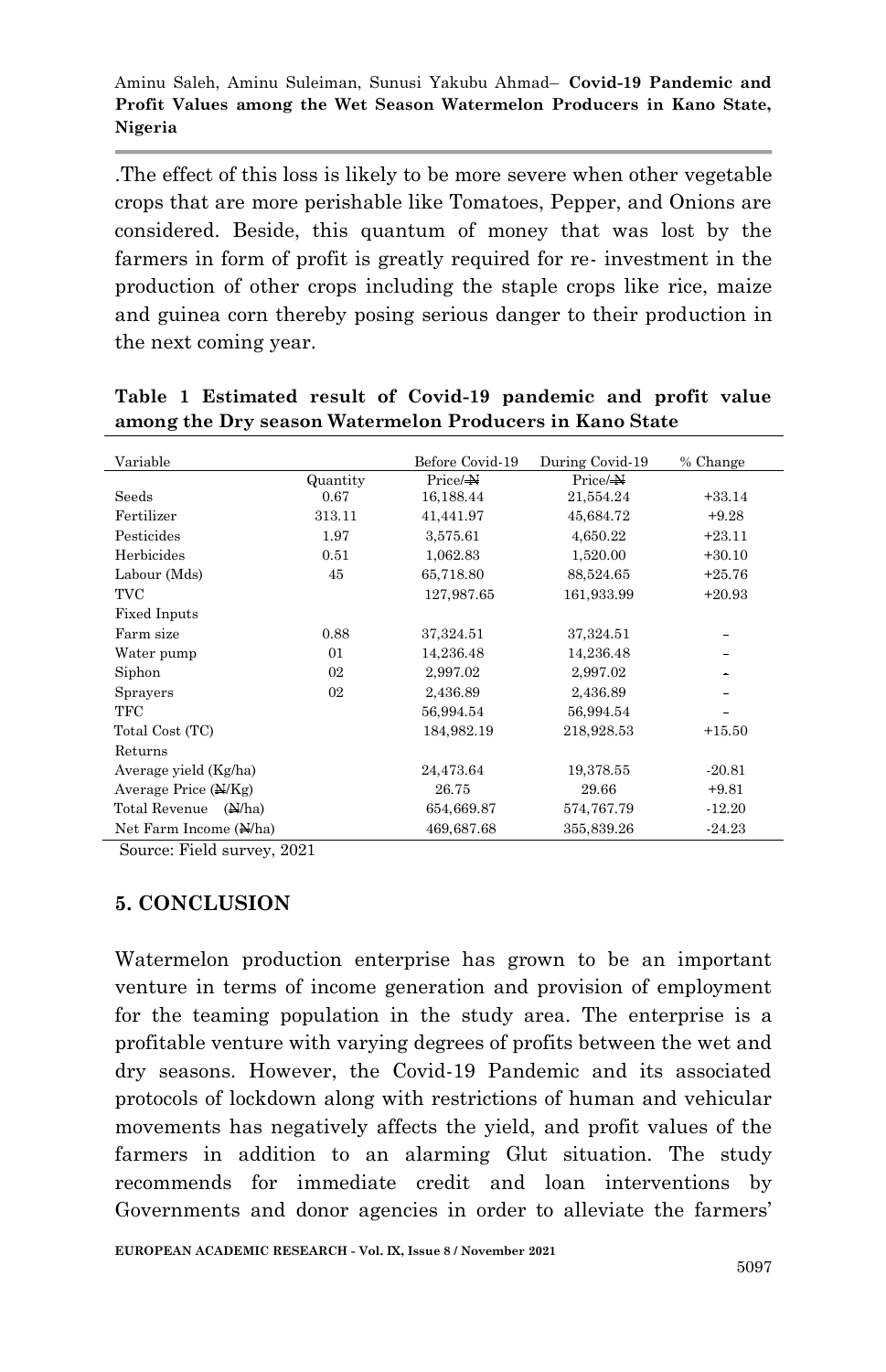condition and to keep them in business after the devastating loss as result of the Pandemic. It is also recommended that farmers devote more of their land and other resources to dry season enterprise in order to generate more profit. This is because consumption of the commodity is higher during dry season as compared to the rainy season. In addition, the dry season enterprise is characterized by less incidences of pests and diseases and also enjoys less competition of resources with other crops (cereals) usually grown during wet season in the study area.

#### **REFERENCES**

- 1. Abba, A. 2009. Framework for Agricultural Market Analysis: Theories and Applications. Ahmadu Bello University Press Limited, Zaria Kaduna State, Nigeri[a www.abupressltd.com](http://www.abupressltd.com/)
- 2. Adeoye, I.B., F.B. Olajide-Taiwo, O. Adelani, J.M. Usman and M.A. Badmus, 2011. Economic analysis of watermelon based production system in Oyo State. *Nigerian Journal of Agricultural and Biological Sciences, 1(2): 2- 3.*
- 3. Ali, J., & Khan, W. 2021. Impact of COVID-19 pandemic on agricultural wholesale prices in India : A comparative analysis across the phases of the lockdown. *Jounal of Economic Development Research*, *2*(1). https://doi.org/10.1002/pa.2402
- 4. Baba M.D. ,Yelwa J.M., Yakubu G. , and Sanchi I. D. 2014 Comparative profitability analysis of watermelon and pepper Production in danko-wasagu local government area of kebbi State, Nigeria. *Review of Knowledge economy: Vol.1, No.2, pp.39-47*
- 5. Balogun, O. S., Akinyemi, O., Simoyan, J. B. and Olowoluwa, I. J. 2006: Profitability Analysis and Resource Use Efficiency of Yam/Millet Crop Mixtures in Gwagwalada Kuje Area Councils, Abuja, Nigeria. In: Haruna, U. et al. (Eds). Consolidation of Growth and Development of Agricultural Sector. Proceedings of the 9th Annual National Conference of Nigerian Association of Agricultural Economists held at the Abubakar Tafawa Balewa University, Bauchi. pp 15-18
- 6. Chaudhary, P., & Kumar, S. 2020. Impact of Covid-19 Pandemic on Indian Agriculture. *International Journal of Trade and Commerce-IIARTC*, *9*(1). https://doi.org/10.46333/ijtc/9/1/8
- 7. de Paulo Farias, D., & de Araújo, F. F. 2020. Will COVID-19 affect food supply in distribution centers of Brazilian regions affected by the pandemic? *Trends in Food Science and Technology*, *103*, 361–366. https://doi.org/10.1016/j.tifs.2020.05.023
- 8. De Lannoy, 2001. Crop Production in Tropical Africa. Romain H.R (Ed). Published by Directorate General for International Cooperation (DGIC), Brussels, Belgium. Pp.236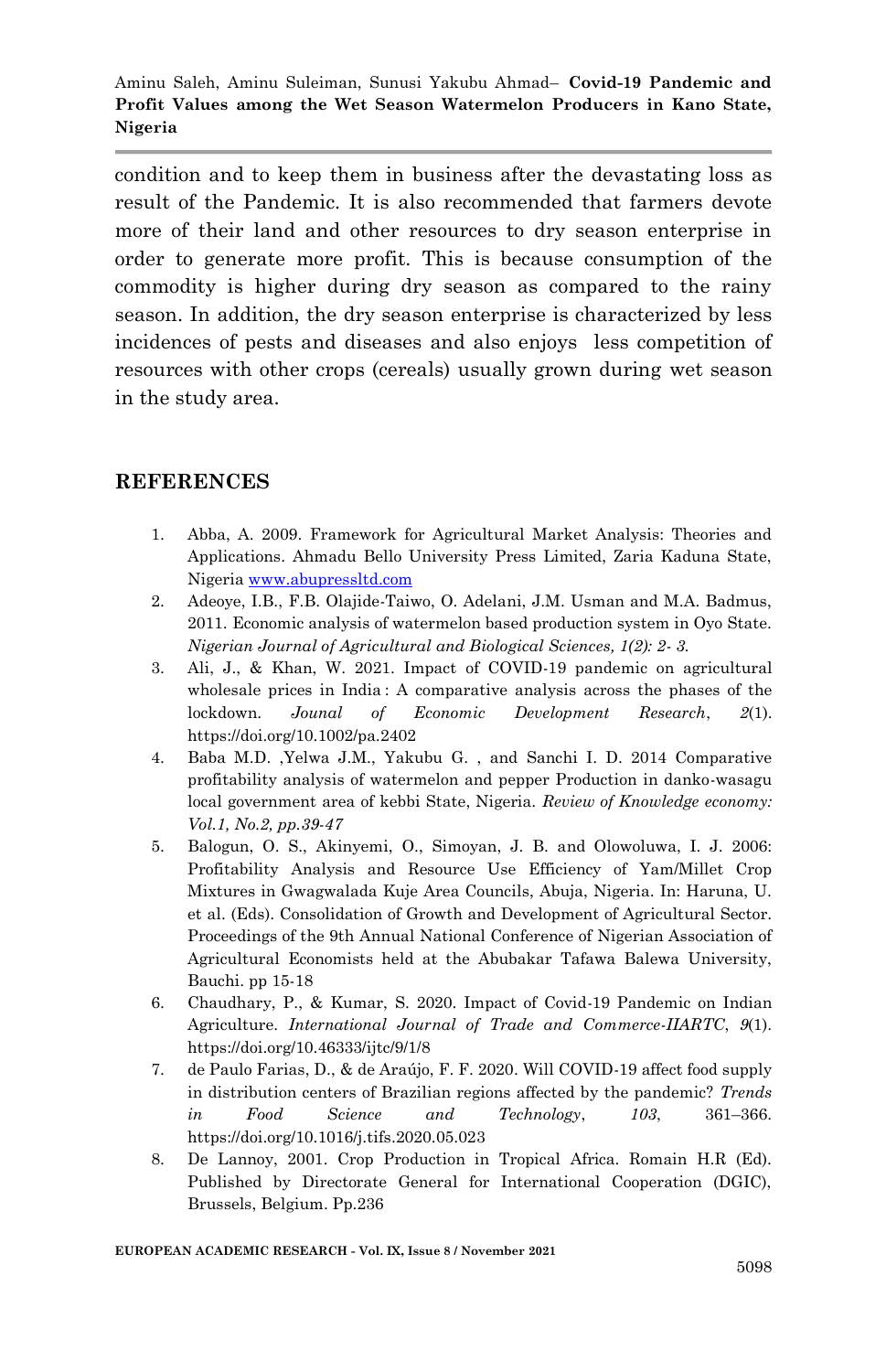- 9. FAO 2011 Agricultural statistics for 2011. Food and Agriculture Organization of the United Nations, http://apps.fao.org/page/collections?subset=agriculture retrieved 18.08.2014
- 10. Harry, S. Paris 2015. Origin and Emergence of the sweet desert watermelon {Citrullus lanatus}, Vol 116(2) Egypt annals of Botany. Pp133-148
- 11. HonCode 2008. Watermelon: Nutritional Value and Health Benefits of Watermelon Flesh. [http://www.dietaryfiberfood.com/index.php retrieved](http://www.dietaryfiberfood.com/index.php%20retrieved%2019.10.2010)  [19.10.2010](http://www.dietaryfiberfood.com/index.php%20retrieved%2019.10.2010)
- 12. Ignjatovic, M. 2005. About Watermelons. Watermelon-Serbia.com. http://www.watermelon-serbia.com/english/strainice/olubenicama.htm retrieved 8.2.2011
- 13. Jarret, B., R. Bill, W. Tom and A. Garry, 1996. Cucurbits Germplasm Report, pp: 29-66. Watermelon National Germplasm System, Agricultural Service, U.S.D.A
- 14. Kim, B. 2008. Water Melon Nutrition: How to get the most nutrition value of watermelon. Health and beyond.<http://www.chetday.com/index.html>
- 15. Koutsoyionnis, A. 2003. Theory of econometrics. Macmillan press limited London. 3rd edition pp. 231-238 Saleh, A. 2012 Value Chain analysis of Watermelon in the Kano River Irrigation project (KRIP) Kano State, Nigeria.( An un published thesis submitted to the Department of Agricultural Economics and extension, Faculty of Agriculture, Bayero University, Kano, Nigeria.)
- 16. Medicine Net 2004. Definition of Watermelon. http://www.medicinenet.com/script/main/hp.asp retrieved 4.6.2009
- 17. Muhammad B. A. 2014 Economic Analysis Of Watermelon (Citrillus Lanatus) Production in selected Local Government Areas Of Kano State, Nigeria: (A Thesis Submitted To The School Of Postgraduate Studies, Ahmadu Bello University, Zaria, In Partial Fulfillment Of The Requirement For The Award Of Master Of Science In Agricultural Economics Department Of Agricultural Economics And Rural Sociology, Faculty Of Agriculture, Ahmadu Bello University, Zaria, Nigeria).
- 18. Muhammad H. 2018 Econometric Analysis of Food Security and Poverty Status of Smallholder Maize Framers in the Savannah of Northern Nigeria. .( An un published thesis submitted to the Department of Agricultural Economics and extension, Faculty of Agriculture, Bayero University, Kano, Nigeria.) In Partial Fulfillment of the Requirement for the Award of Doctor of Philosophy (PhD) in Agricultural economics.
- 19. NIHORT 2000. National Horticultural Research Institute; *25 years of research into Horticultural Crops Development in Nigeria* (1975 – 2000). A Commemorative Publication.
- 20. NIHORT 2010. National Horticultural Research Institute; *35 years of research into Horticultural Crops Development in Nigeria* (1975 – 2010). A Commemorative Publication.
- 21. Nutrition and health 2000 Dietry guidelines for Ameicans. United States, Washington DC. Department of Agriculture US Department of health and human services.